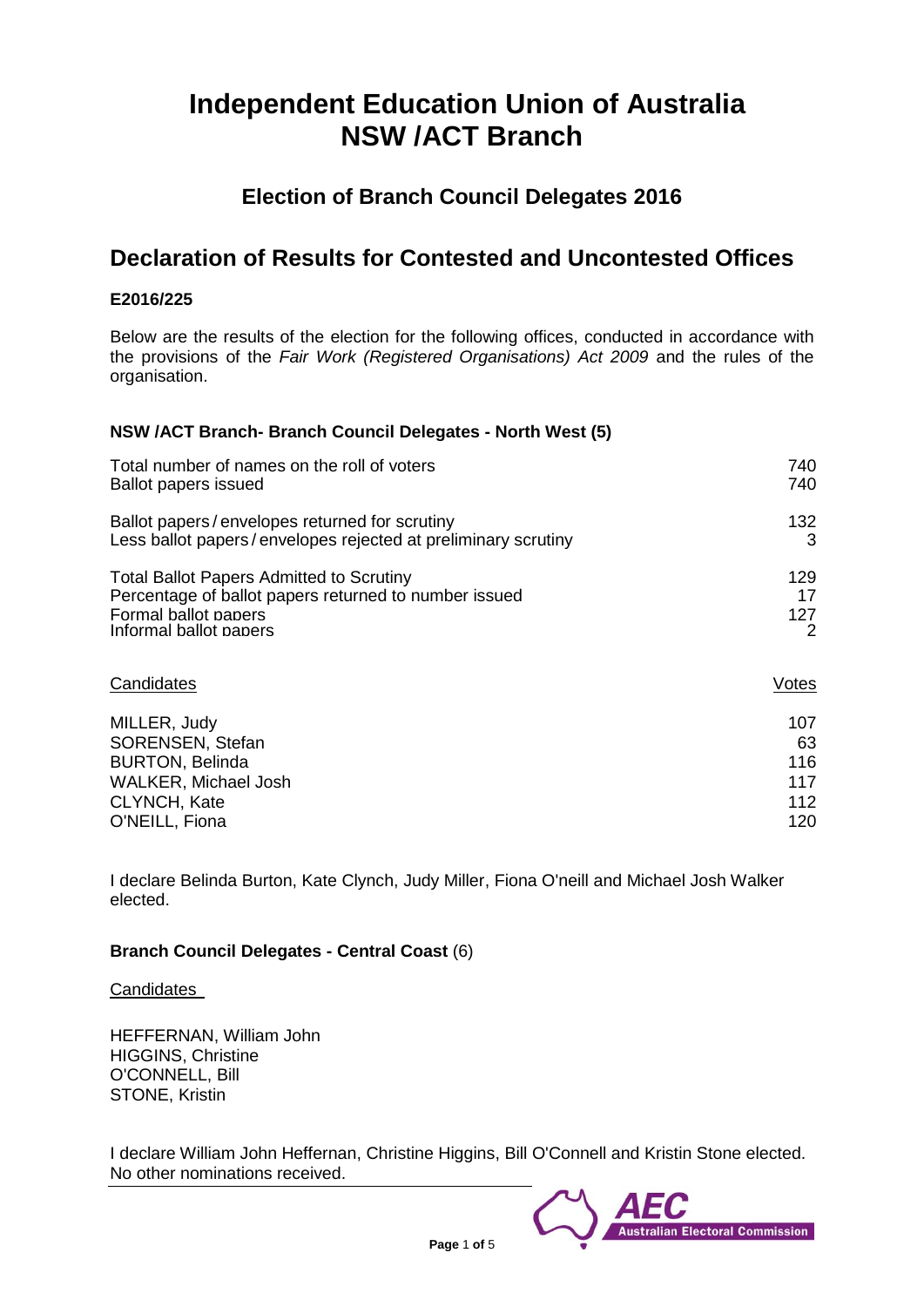## **Branch Council Delegates - Central West** (6)

**Candidates** 

DUNDON, Simon HARVEY, Patricia Mary HAYWARD, Geoffrey MARTINEZ, Kylie NUNN, Peter PAINE, Bruce Charles

I declare Simon Dundon, Patricia Mary Harvey, Geoffrey Hayward, Kylie Martinez, Peter Nunn and Bruce Charles Paine elected.

## **Branch Council Delegates - Hunter Valley** (6)

**Candidates** 

COOPER, Vincent Edward JIRMAN, Philip JOSEPH, Wilson Mark MEAD, Amy SEAMER, Dorothy J

I declare Vincent Edward Cooper, Philip Jirman, Wilson Mark Joseph, Amy Mead and Dorothy J Seamer elected. No other nominations received.

#### **Branch Council Delegates - Lansdowne** (6)

**Candidates** 

HAWTHORNE, Bernadette KOZAK, Janina ROONEY, James

I declare Bernadette Hawthorne, Janina Kozak and James Rooney elected. No other nominations received.

#### **Branch Council Delegates - Mid North Coast** (6)

#### **Candidates**

HENRY-SCHLENTRICH, Corinne MURTAGH, Mary Rose ROBINSON, Leon Terry

I declare Corinne Henry-schlentrich, Mary Rose Murtagh and Leon Terry Robinson elected. No other nominations received.

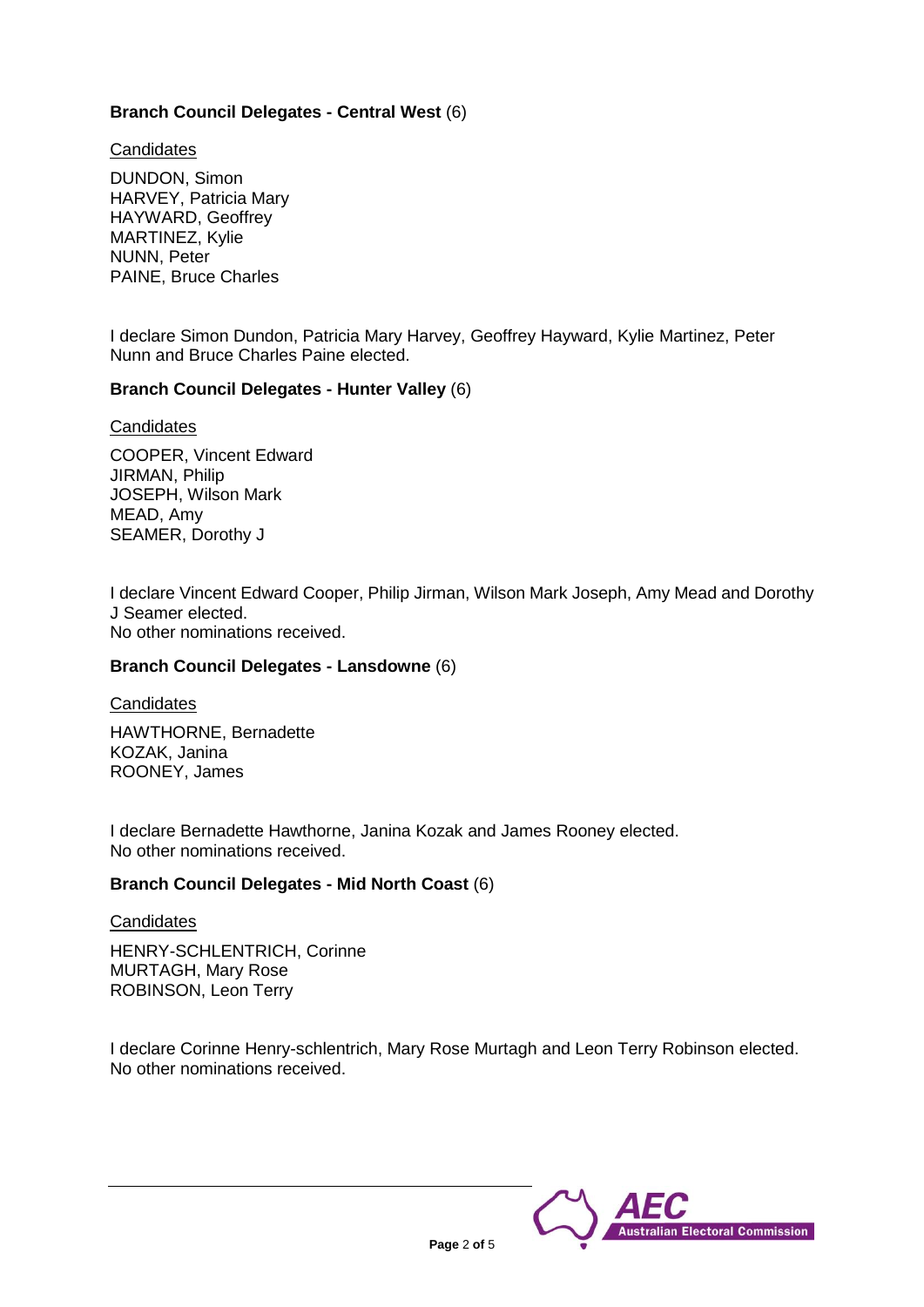## **Branch Council Delegates - North Coast** (6)

**Candidates** 

EGAN, Kath HOWARD, Mary NAMRELL, Michael RYAN, Richard

I declare Kath Egan, Mary Howard, Michael Namrell and Richard Ryan elected. No other nominations received.

## **Branch Council Delegates - Northern Beaches** (5)

**Candidates** 

No candidates elected.

## **Branch Council Delegates - Penrith/ Blue Mountains** (6)

**Candidates** 

ANDERSON, Geoffrey BRYAN, Regina HEGGART, Elizabeth LOUDOUN, Michael O'DONNELL, Margarett

I declare Geoffrey Anderson, Regina Bryan, Elizabeth Heggart, Michael Loudoun and Margarett O'donnell elected. No other nominations received.

## **Branch Council Delegates - Riverina** (6)

**Candidates** 

DORCZAK, Stasiu RAY, Anne Sylvia RYALL, Narelle Gaye WRIGHT, Holly

I declare Stasiu Dorczak, Anne Sylvia Ray, Narelle Gaye Ryall and Holly Wright elected. No other nominations received.

## **Branch Council Delegates - South East** (5)

**Candidates** 

BATSON, Catherine BURTENSHAW, Sallyann FRASER, Simon HILL, Wendy June MYERS, Roger

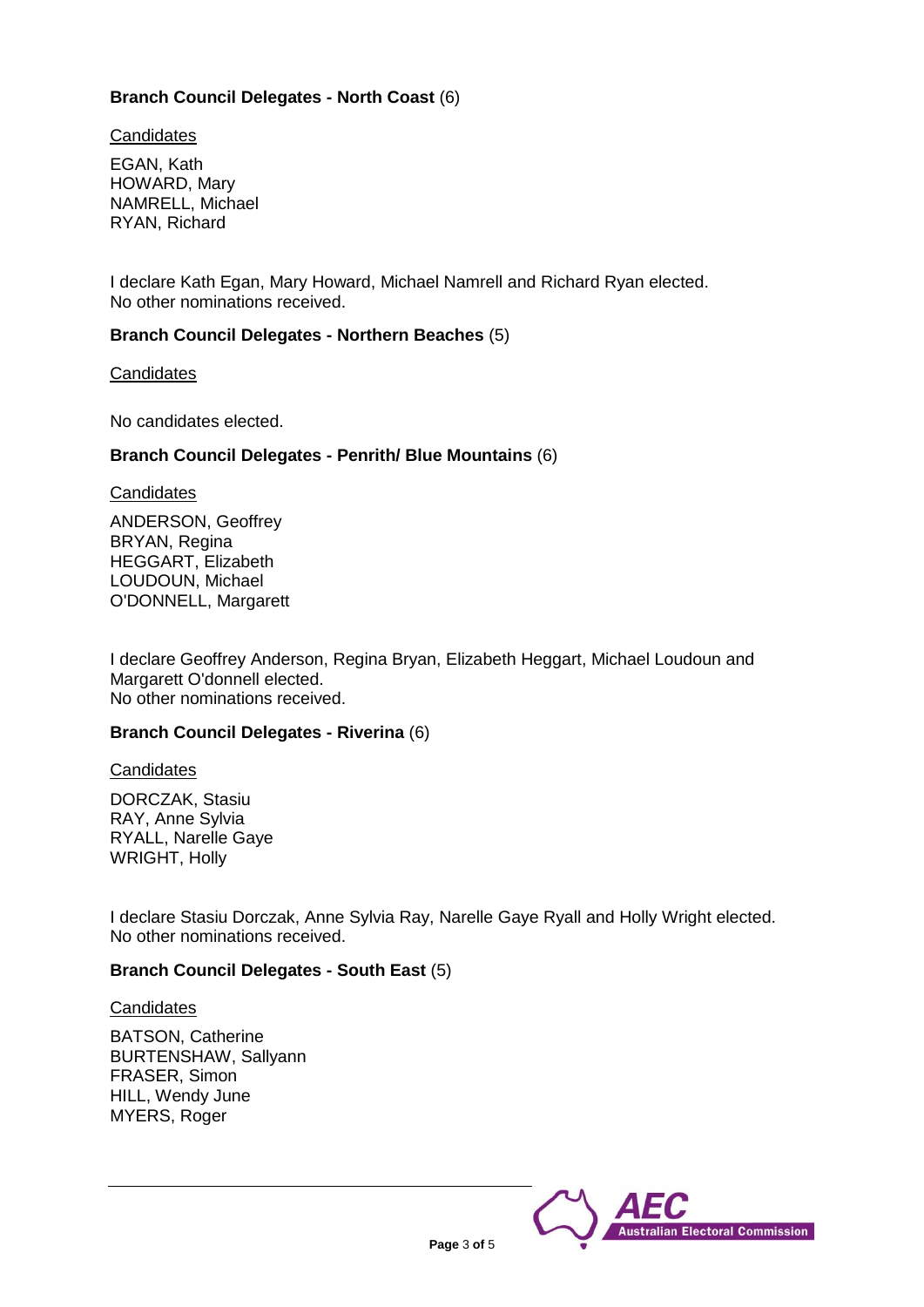I declare Catherine Batson, Sallyann Burtenshaw, Simon Fraser, Wendy June Hill and Roger Myers elected.

## **Branch Council Delegates - Central Metropolitan** (6)

**Candidates** 

FEDELE, Carmelo KILDEA, Seeta O'SULLIVAN, Mark Robert RENSHAW, Michelle Mary

I declare Carmelo Fedele, Seeta Kildea, Mark Robert O'sullivan and Michelle Mary Renshaw elected. No other nominations received.

#### **Branch Council Delegates - Cumberland** (6)

**Candidates** 

PALUZZANO, Karyn PALUZZANO, Robert

I declare Karyn Paluzzano and Robert Paluzzano elected. No other nominations received.

#### **Branch Council Delegates - Ku-Ring-Gai** (6)

**Candidates** 

No candidates elected.

### **Branch Council Delegates - Metropolitan East** (6)

**Candidates** 

DEVERY, Patrick

I declare Patrick Devery elected. No other nominations received.

#### **Branch Council Delegates - Monaro** (6)

**Candidates** 

BAINES, Greg CATON, David LEET, Anne LEFEBVRE, Dianne MCDONALD, Angela Maree MCPHELIMY, Justin

I declare Greg Baines, David Caton, Anne Leet, Dianne Lefebvre, Angela Maree McDonald and Justin McPhelimy elected.